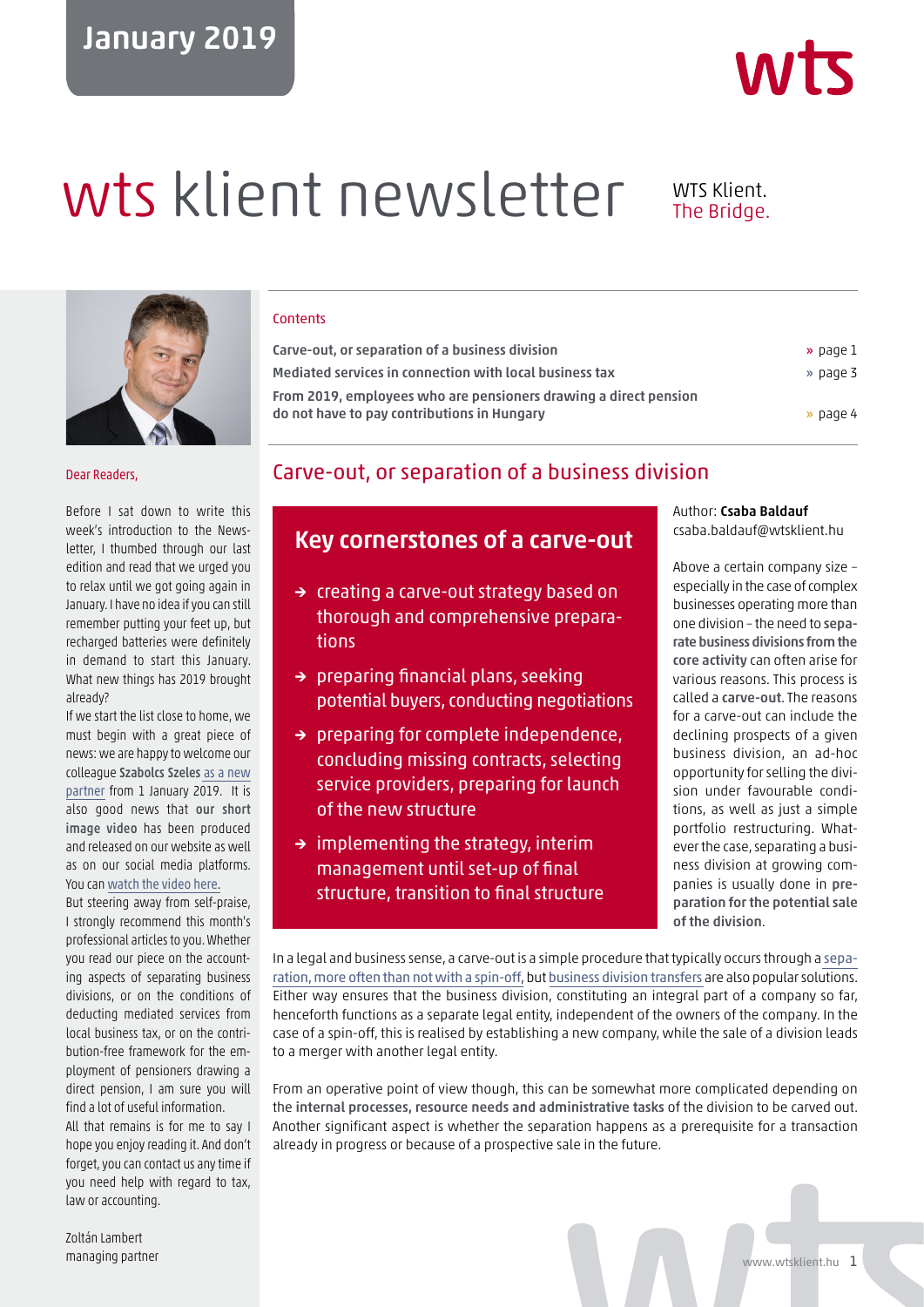#### Carve-out strategy

In many cases it is difficult to define precisely which functions need to be transferred to or shared with the newly-established business entity. It is much more straightforward with a decentralised structure than with a centralised one. Even if we assume the division operated relatively independently up until the point of separation, there are certain tasks where all rational arguments advocate centralisation, as long as the operation is incorporated in a legal entity or is within a group. These are typical administrative areas without which an independent unit is unable to conduct its activity in the long run, or even in the short run for that matter.

The carve-out strategy has to identify such areas and define the ways these tasks shall be carried out.

#### Separating a business division

Based on the provisions of the carve-out strategy, a solution for the temporary lack of resources and infrastructure at the carvedout division needs to be drawn up until a permanent solution is identified. If the separation is due to a sale that is not immediate, it is worth keeping certain functions temporarily at the "parent company", i.e. assigning such functions to the parent, since they have the required knowledge and resources to operate the separated division properly. In such cases the term, scope and form of settlement between the parties in relation to such services must be incorporated in a contract.

If a carve-out has to be conducted quickly, much depends on the capacities available at the party taking over the division. If necessary, it is recommended to entrust certain functions, such as accounting, tax or HR, to an external service provider, even if only temporarily.



[Please note that the conversation is available only in Hungarian.](https://wtsklient.hu/2019/01/10/uzletag-levalasztasa/)

It is also important to review all existing contracts. Besides concluding new contracts for crucial services, it is also inevitable to identify the services for which no contractual relationship was transferred to the carved-out business division. It is important for the separated division to contract a service provider that is suitable given the structure, size and needs of the newly-established entity.

#### Financial advisory

Separating business divisions due to market processes puts a substantial burden on the company's employees. It requires the design of new procedures and an approach vastly different from the everyday routine, all while carrying out day-to-day tasks. Under our [restructuring](https://wtsklient.hu/en/services/financial-advisory-services/restructuring-management/) [management](https://wtsklient.hu/en/services/financial-advisory-services/restructuring-management/) services, WTS Klient Hungary can advise you on the strategic considerations of separating a business division and the operational issues involved, i.e. on the entire carve-out procedure. And with our [interim](https://wtsklient.hu/en/services/financial-advisory-services/interim-management/) [management](https://wtsklient.hu/en/services/financial-advisory-services/interim-management/) services we provide active support to solve temporary problems related to a lack of resources.

Szabolcs Szeles partner +36 1 887 3723 szabolcs.szeles@wtsklient.hu

#### → Our expert



## Csaba Baldauf

senior manager Telephone: +36 1 887 3792 csaba.baldauf@wtsklient.hu

#### **Education**

- » economist
- » chartered accountant
- » certified auditor

#### Specialisations

- » due diligence
- » transformation
- » consolidation
- » IFRS

#### Languages

Hungarian, German, English

#### Latest publications

- » Likely negative tax [implications of mergers](https://wtsklient.hu/en/2018/08/21/mergers/)
- » IFRS 16: integrating [off-balance-sheet financing](https://wtsklient.hu/en/2018/05/29/ifrs-16/)  into the balance sheet
- » Financial diagnostics: [are the finances of your](https://wtsklient.hu/en/2018/02/27/financial-diagnostics/)  company in order?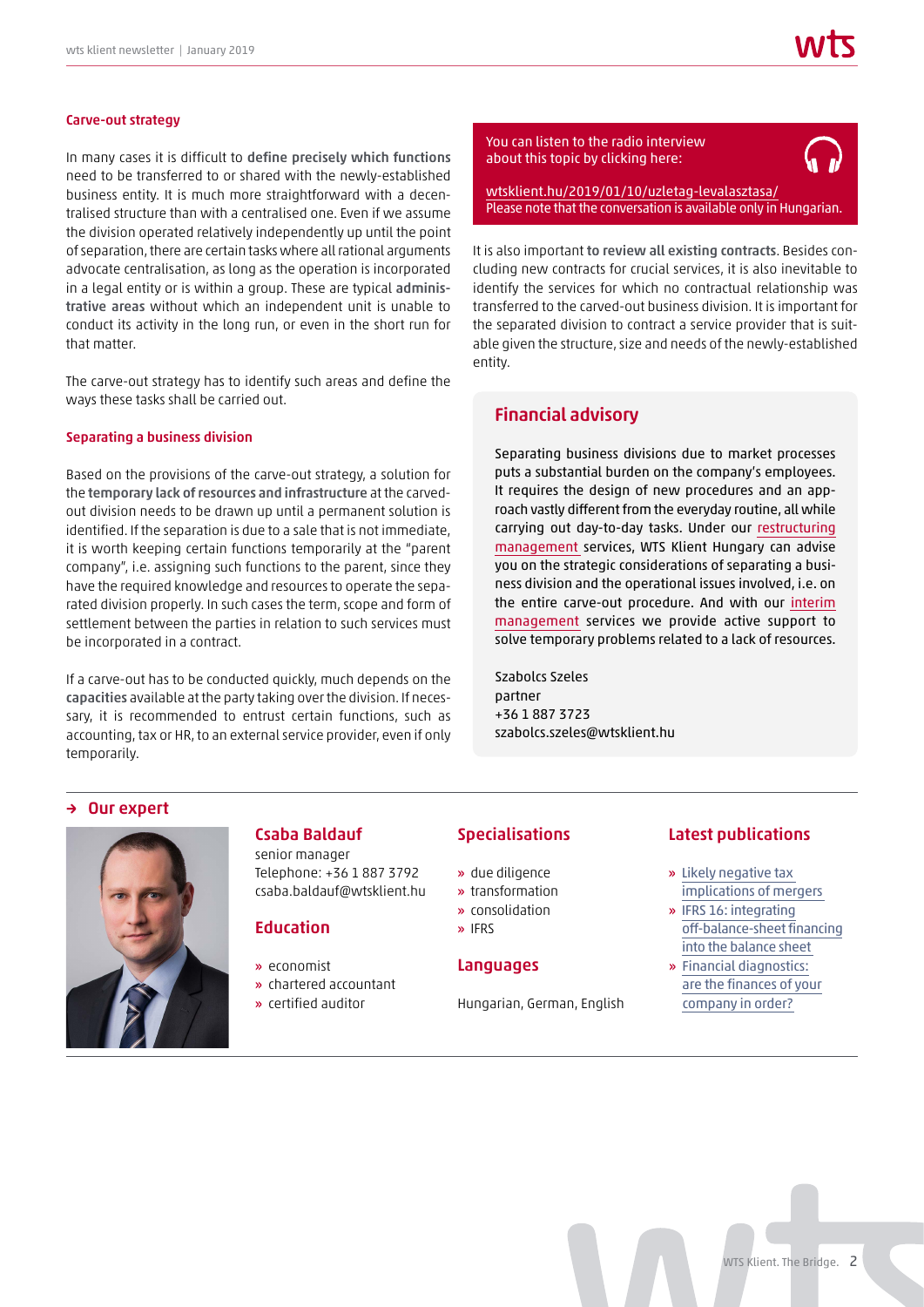## Mediated services in connection with local business tax

### Author: dr. Tamás Felsmann

tamas.felsmann@wtsklient.hu

In Hungary, [local business tax](https://wtsklient.hu/en/2017/08/22/the-local-business-tax/) is levied based on net sales revenues which can be decreased by certain items, and thus by mediated services. You should be careful though because if the amount deducted on these grounds does not comply with the legal definition of mediated services, the tax authority of the local government may find a tax shortfall or set a tax penalty.

## In respect of mediated services, among other things the following is definitely required:

- $\rightarrow$  invoices clearly verifying the mediation
- $\rightarrow$  contracts showing the possibility of mediation
- $\rightarrow$  the inclusion of own and mediated services in separate rows on the invoice

#### Definition of the value of mediated services

Mediated services are defined by several laws in Hungary, so we find this term in the Act on VAT as well as in the Act on Accounting. Nevertheless, for [local business tax](https://wtsklient.hu/en/2017/02/22/local-business-tax/) Act C of 1990 on Local Taxes sets its own category. Accordingly, the value of mediated services means the value of a service purchased by the taxpayer in its own name, and resold (reinvoiced) under the terms and conditions in a written contract with a third party (customer), in part or in whole as agreed in the contract, but in an unaltered state. With mediated services the taxpayer is both the buyer and seller of the service; the taxpayer mediates the purchased service, in part or in whole, with the prospect of mediation clearly derived from the contract with the customer, and the actual mediation verified on the invoice, i.e. showing that the taxpayer – in addition to its own services – also provides services it has purchased, in an unaltered state but not necessarily at the same price.

#### What else should you look out for?

Although the definition in Hungarian law represents a rather complicated and complex system of conditions, the issued legal interpretations and judicial practice include additional requirements on mediated services, which at first sight might not necessarily seem evident. For example, such requirements include that the incoming invoice issued to the taxpayer should not follow but rather precede the invoice issued (re-charged) by the taxpayer to its customer. The mediation is only evident from the invoice issued to the customer if own and mediated services are indicated in separate rows on the invoice.

As emphasised already, it is important for the taxpayer and its customer to conclude a written contract that clearly shows the possibility for mediation. The Hungarian regulation does not prescribe any specific form for the contract between the customer and the taxpayer, so theoretically even a contract for services or any other atypical contract can facilitate a tax base cut. Please note, however, that some argue consignment contracts comply with this legal condition the best (the consignee assumes an obligation to conclude a contract in its own name on behalf of the principal in connection with the service). Although the laws and regulations do not specify this either, it is also justified to set up an appropriate system of records for both outgoing and incoming invoices. The continued on page 4

#### Tax consulting

Should you have any questions regarding the inclusion of mediated services in your company's local business tax returns, we would be happy to assist you. Over the past twenty years we have prepared or reviewed the local business tax returns of hundreds of companies. [Our](https://wtsklient.hu/en/services/tax-consulting/) [tax consulting team](https://wtsklient.hu/en/services/tax-consulting/) looks forward to hearing from you by email, or just give us a phone.

Tamás Gyányi partner +36 1 887 3736 tamas.gyanyi@wtsklient.hu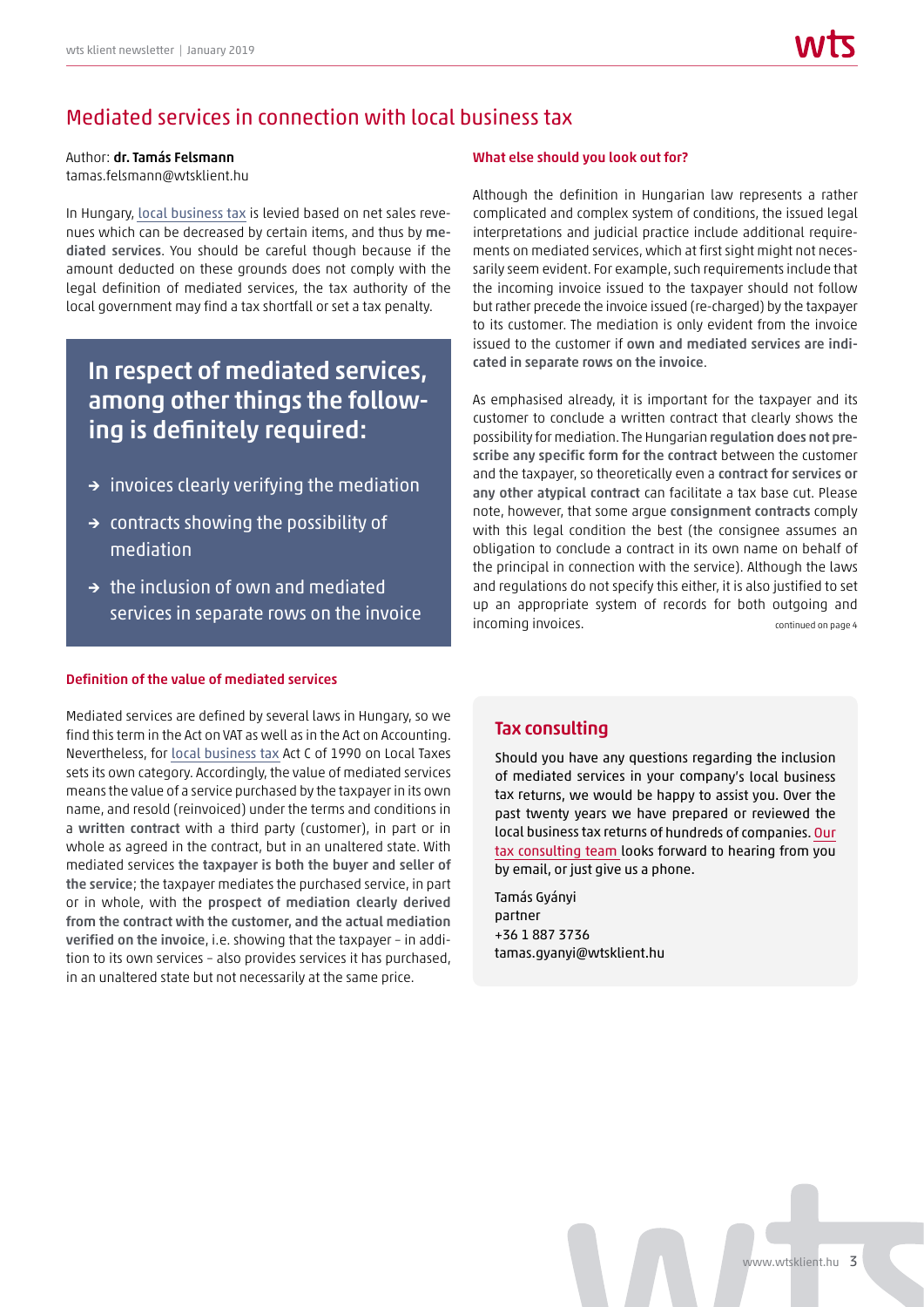#### What can we do to mitigate the risk?

Recently we have seen that mediated services have often been a focal point for the tax authorities of Hungarian local governments. So it makes sense to review and inspect the [local business](https://wtsklient.hu/en/2018/04/17/electronic-communication/) [tax returns](https://wtsklient.hu/en/2018/04/17/electronic-communication/) of previous years and their underlying documentation, and to ascertain whether reducing the tax base on the grounds of mediated services was in line with Hungarian laws and regulations. If an inspection is just about to start with you, or

#### → Our expert



#### dr. Tamás Felsmann tax law specialist

Telephone: +36 1 881 0621 tamas.felsmann@wtsklient.hu

#### Education

- » tax consultant
- » tax lawyer
- 
- » lawyer

#### is already in progress, it is recommended that you contact an expert as soon as possible.

You can listen to the radio interview about this topic by clicking here:

[wtsklient.hu/2019/01/17/kozvetitett-szolgaltatasok-erteke/](https://wtsklient.hu/2019/01/17/kozvetitett-szolgaltatasok-erteke/) Please note that the conversation is available only in Hungarian.

#### Specialisations

- » representation at the tax authority
- » legal remedy procedures
- » NAV certificates
- » payment relief requests
- » advance tax ruling requests » consulting in tax procedural
- issuesand in tax lawsuits
- » EKAER

#### Latest publications

- » [Sanctions of new Act on Rules](https://wtsklient.hu/en/2018/07/31/default-penalty/)  of Taxation – Default penalty
- » Sanctions of the new Hunga[rian Act on Rules of Taxation –](https://wtsklient.hu/en/2018/06/26/tax-penalty/)  Tax penalty and late payment interest
- » [Appeals in tax cases](https://wtsklient.hu/en/2018/04/03/appeals-in-tax-cases/)

#### Languages

Hungarian, German, English

 $\frac{d\mathbf{r}}{d\mathbf{r}}$  .  $\frac{d^2\phi}{d^2}$  .  $\frac{1}{2}$ 

## From 2019, employees who are pensioners drawing a direct pension do not have to pay contributions in Hungary

#### Author: Marianna Fodor

marianna.fodor@wtsklient.hu

There is a very important change from 1 January 2019 regarding the contributions payable by employees who are pensioners drawing a direct pension. The essence of the change is that starting from this year, employees who are pensioners drawing a direct pension will not have to pay contributions, and their employers will not have to pay the social contribution tax. In this article we summarise the essence of the new regulation.

"The exemption from contributions is only permitted if the pensioners drawing a direct pension earn money under an employment framework in accordance with the Hungarian Labour Code."

#### Who are deemed pensioners drawing a direct pension?

Firstly, in order to apply the new Hungarian regulation properly it has to be specified who can be considered a pensioner drawing a direct pension from the perspective of social security.

According to Section 4 f) of Act LXXX of 1997 on the Eligibility for Social Security Benefits and Private Pensions and the Funding for These Services (hereinafter: the "Social Security Benefits Act") pensioners drawing a direct pension are people who:

- → by applying the Act on Social Security Pension Benefits (Act LXXXI of 1997) and an international treaty, draw a direct pension as defined in Section 14 (3) a) (old-age pension), disability pension aid (in pension), a pension from an ecclesiastical entity or an increased old-age/disability allowance,
- → by applying EU regulations on the coordination of social security systems and the implementation thereof, and the legal regulations of the EEA, receive an old-age pension,
- → qualify as pensioners drawing a direct pension according to the previous two paragraphs, and according to the Hungarian Labour Code are employed even if payment of the pension is suspended.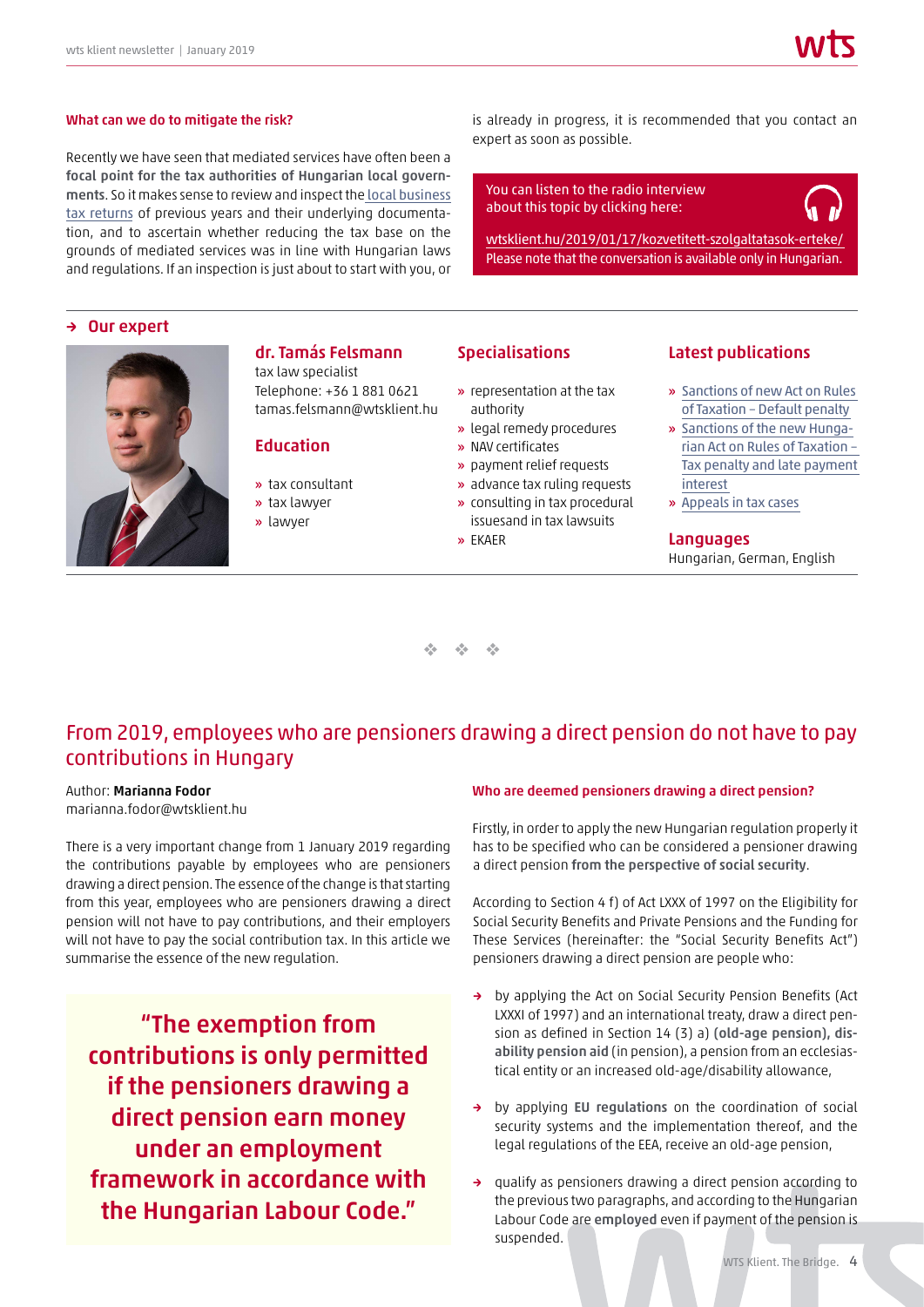Based on the above definition, pensioners drawing a direct pension are essentially people who have reached retirement age and people drawing the preferential pension for women.

The following people do not qualify as pensioners drawing a direct pension:

- → those whose pension was not disbursed as a pension from 1 January 2012 but as a pre-retirement benefit or service allowance;
- → those for whom a pre-retirement benefit or service allowance was determined after 31 December 2011,
- → those whose disability or accident-related disability pension is disbursed from 1 January 2012 as a rehabilitation or invalidity benefit, or their benefit for a reduced capacity to work was determined from this date.

#### When are pensioners drawing a direct pension exempt from paying contributions?

Based on Section 25 of the Social Security Benefits Act "pensioners drawing a direct pension who are employed (excluding those employed according to the Hungarian Labour Code and qualifying as pensioners drawing a direct pension) shall pay an in-kind health insurance contribution and a pension contribution on their income underlying the contribution base. If disbursement of the pension is suspended, employed pensioners drawing a direct pension shall pay a health insurance contribution in cash."

So based on the above Hungarian law, pensioners drawing a direct pension who are employed according to the Hungarian Labour Code and qualify as employees will not have to pay the 10% pension contribution and the 4% in-kind health insurance contribution on their income in 2019. It also means that pensioners drawing a direct pension who work based on an employment contract only have to pay the personal income tax (15%).

So in 2019, pensioners drawing a direct pension, who are employed according to the Hungarian Labour Code, will not be entitled to healthcare services as employees, but will be entitled based on Section 16 (1) b) of the Social Security Benefits Act as domestic pensioners covered by the central budget.

It is very important that the exemption from contributions and the lack of insurance will only be permitted if the pensioners drawing a direct pension earn money under an employment framework. Pensioners drawing a direct pension who work in a public service type job, or work under an engagement contract for example, will continue to be insured based on their legal status, and on the basis of this activity they will have to pay a health insurance contribution and a pension insurance contribution.

One important consequence of this change is that due to the lack of contribution payment the 0.5% pension increase shall not be applicable to pensioners drawing a direct pension.

#### Task for employers in connection with change in rules

According to Section 3.2 of Schedule 1 to Act CL of 2017 on Rules of Taxation, employers have to report the end of the insured status of the people affected to the National Tax and Customs Administration within eight days on form no. T1041.

#### Payroll

Our article does not fully cover the regulation on the contribution payments of employees who are pensioners drawing a direct pension, it only tries to outline the most significant changes. Feel free to contact our [payroll staff](https://wtsklient.hu/en/services/payroll/) if you have any specific questions regarding the amended act.

Marianna Fodor payroll services – director +36 1 887 3766 marianna.fodor@wtsklient.hu

#### → Our expert



#### Marianna Fodor

payroll services – director Telephone: +36 1 887 3766 marianna.fodor@wtsklient.hu

#### **Education**

- » payroll accounting
- » social security manager
- » tax consultant

#### **Specialisations**

- » payroll
- » social security
- » fringe benefit

#### Languages

Hungarian, English

#### Latest publications

- » Dramatic changes in social [contribution tax and health](https://wtsklient.hu/en/2018/09/04/social-contribution-tax/)care contribution system from 2019
- » Basic payroll principles: [what employers in Hungary](https://wtsklient.hu/en/2018/05/22/employers/)  definitely need to know
- » Fringe benefit system in [2018 in Hungary: more on](https://wtsklient.hu/en/2018/01/23/fringe-benefit-system/)  offer for employees